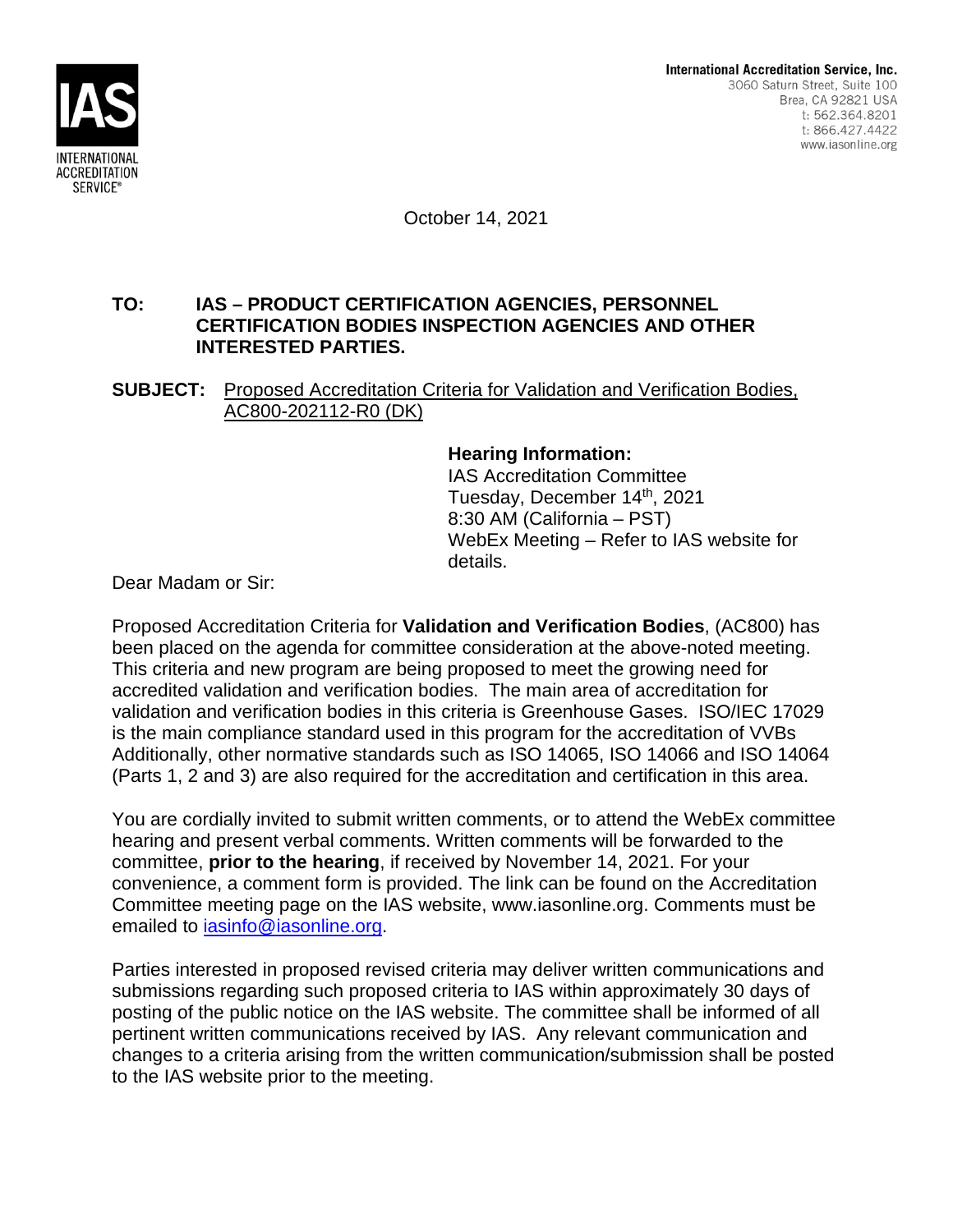Participants at the accreditation committee meetings shall have the opportunity to speak on the proposed criteria to provide information to the committee. Committee meetings are generally held by electronic means. Participants are responsible to ensure access to appropriate computer equipment, software, and internet connectivity to ensure effective participation during the meeting.

Your cooperation is requested in forwarding to IAS, as noted above, all material directed to the committee. Prior to the hearing, parties interested in the deliberations of the committee should refrain from communicating, whether in writing or verbally, with committee members regarding agenda items. The committee reserves the right to refuse communications that do not comply with this request.

If you have any questions, please contact IAS at 562-364-8201. You may also reach us by e-mail at iasinfo@iasonline.org.

Yours very truly,

Der nathan

Raj Nathan President

Enclosures: Proposed Revised AC800

cc: Accreditation Committee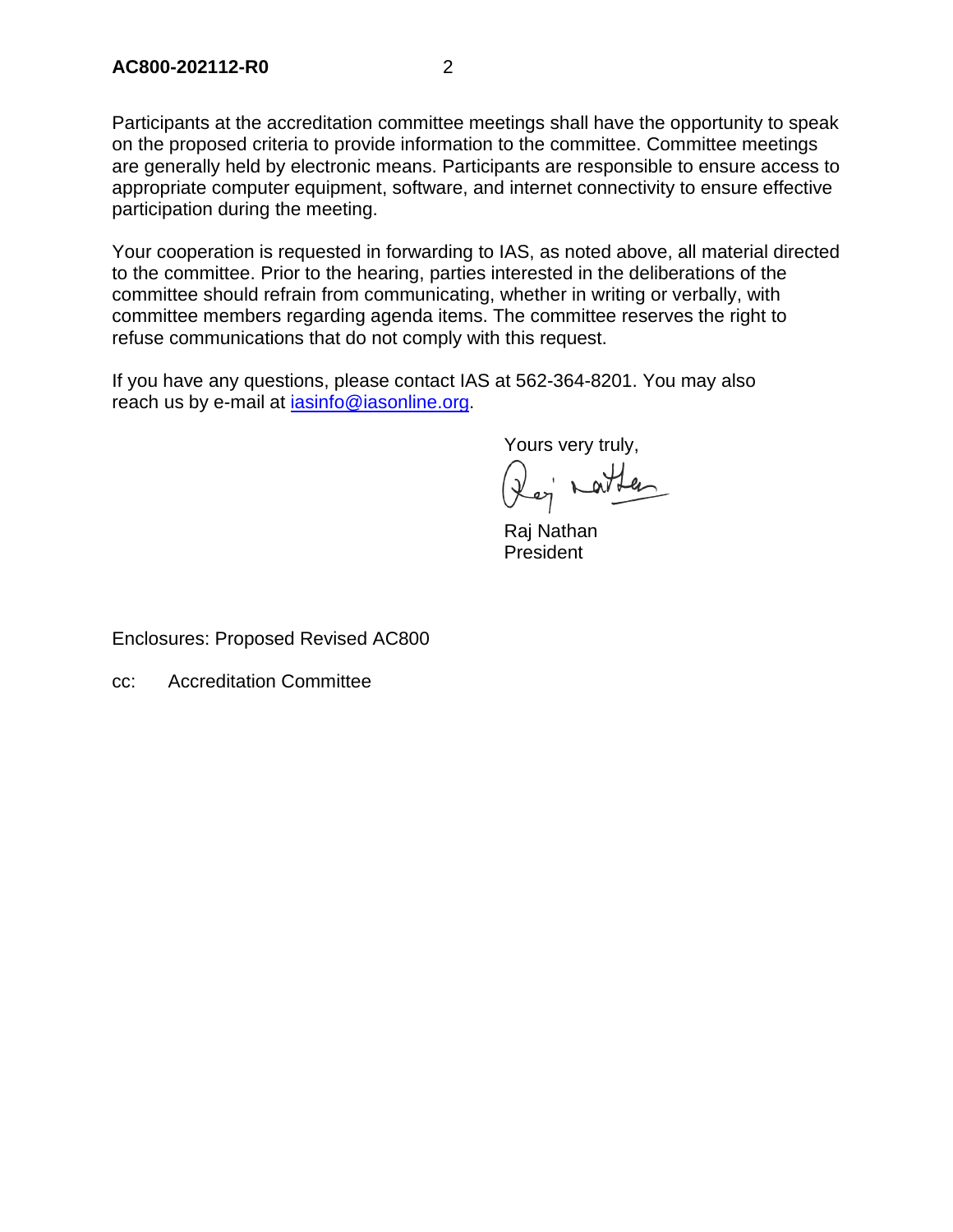

| 1             |                                                                                                    |
|---------------|----------------------------------------------------------------------------------------------------|
| $\mathcal{L}$ | PROPOSED ACCREDITATION CRITERIA FOR VALIDATION AND VERIFICATION BODIES                             |
| 3             | (VVBs)                                                                                             |
| 4             |                                                                                                    |
| 5             | <b>AC800</b>                                                                                       |
| 6             |                                                                                                    |
|               |                                                                                                    |
| 8             | Proposed October 14, 2021                                                                          |
| 9             |                                                                                                    |
| 10            |                                                                                                    |
| 11<br>12      | <b>PREFACE</b>                                                                                     |
| 13            |                                                                                                    |
| 14            | The attached accreditation criteria have been proposed to provide all interested parties with an   |
| 15            | opportunity to comment. These criteria may be further revised as needed. The criteria are          |
| 16            | developed and adopted following public hearings conducted by the International Accreditation       |
| 17            | Service, Inc. (IAS), Accreditation Committee and are effective on the first of the month following |
| 18            | approval by the Accreditation Committee, but no earlier than 30 days following the approval.       |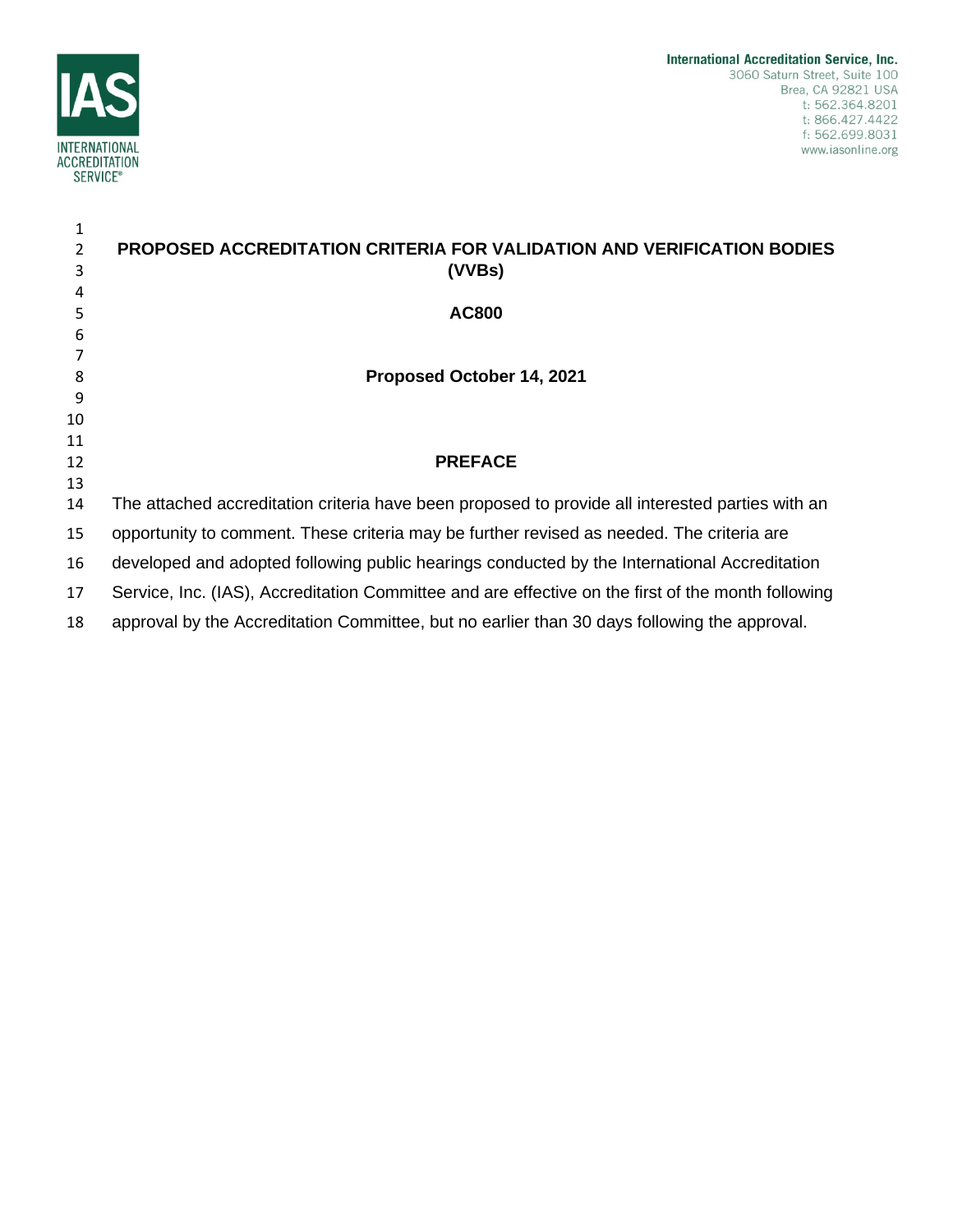| 19             | <b>PROPOSED ACCREDITATION CRITERIA FOR VALIDATION AND VERIFICATION BODIES</b>                                                                                                                                                                                                                     |  |  |  |
|----------------|---------------------------------------------------------------------------------------------------------------------------------------------------------------------------------------------------------------------------------------------------------------------------------------------------|--|--|--|
| 20             | (VVBs)                                                                                                                                                                                                                                                                                            |  |  |  |
| 21             |                                                                                                                                                                                                                                                                                                   |  |  |  |
| 22             | <b>INTRODUCTION</b><br>1.                                                                                                                                                                                                                                                                         |  |  |  |
| 23<br>24<br>25 | Scope: These criteria set forth the requirements for obtaining and maintaining International<br>1.1.<br>Accreditation Service, Inc. (IAS), Validation and Verification Bodies (VVBs) accreditation. The<br>criteria supplement the IAS Rules of Procedure for Validation and Verification Bodies. |  |  |  |
| 26<br>27       | Normative and Reference Documents: Publications listed below refer to current editions<br>1.2.<br>(unless otherwise stated).                                                                                                                                                                      |  |  |  |
| 28             | 1.2.1. ISO/IEC 17029:2019, Conformity assessment - General principles and requirements for                                                                                                                                                                                                        |  |  |  |
| 29             | validation and verification bodies;                                                                                                                                                                                                                                                               |  |  |  |
| 30             | 1.2.2. ISO 14065:2020, General principles and requirements for bodies validating and verifying                                                                                                                                                                                                    |  |  |  |
| 31             | environmental information;                                                                                                                                                                                                                                                                        |  |  |  |
| 32             | 1.2.3. ISO 14066:2011, Greenhouse gases - Competence requirements for greenhouse gas                                                                                                                                                                                                              |  |  |  |
| 33             | validation teams and verification teams.                                                                                                                                                                                                                                                          |  |  |  |
| 34             | 1.2.4.ISO 14064-1:2018, Greenhouse gases - Part 1: Specification with guidance at the                                                                                                                                                                                                             |  |  |  |
| 35             | organization level for quantification and reporting of greenhouse gas emissions and                                                                                                                                                                                                               |  |  |  |
| 36             | removals.                                                                                                                                                                                                                                                                                         |  |  |  |
| 37             | 1.2.5.ISO 14064-2:2019, Greenhouse gases - Part 2: Specification with guidance at the project                                                                                                                                                                                                     |  |  |  |
| 38             | level for quantification, monitoring and reporting of greenhouse gas emission reductions or                                                                                                                                                                                                       |  |  |  |
| 39             | removal enhancements                                                                                                                                                                                                                                                                              |  |  |  |
| 40             | 1.2.6. ISO 14064-3:2019, Greenhouse gases - Part 3: Specification with guidance for the                                                                                                                                                                                                           |  |  |  |
| 41             | verification and validation of greenhouse gas statements.                                                                                                                                                                                                                                         |  |  |  |
| 42             | 1.2.7.IAF MD 4:2018 IAF Mandatory Document for the Use of Information and Communication                                                                                                                                                                                                           |  |  |  |
| 43             | Technology (ICT) for Auditing/Assessment Purposes                                                                                                                                                                                                                                                 |  |  |  |
| 44             | 1.2.8.IAF MD 6:2014 Application of ISO 14065:2013                                                                                                                                                                                                                                                 |  |  |  |
| 45             | 1.2.9.IAF MD 12:2016 Accreditation Assessment of Conformity Assessment Bodies with Activities                                                                                                                                                                                                     |  |  |  |
| 46             | in Multiple Countries                                                                                                                                                                                                                                                                             |  |  |  |
| 47             | 1.2.10. IAF MD14:2014 Application of ISO/IEC 17011 in Greenhouse Gas Validation and                                                                                                                                                                                                               |  |  |  |
| 48             | Verification (ISO 14065:2013)                                                                                                                                                                                                                                                                     |  |  |  |
| 49             | 1.2.11. IAF MD 20:2016 Generic Competence for AB Assessors: Application to ISO/IEC 17011                                                                                                                                                                                                          |  |  |  |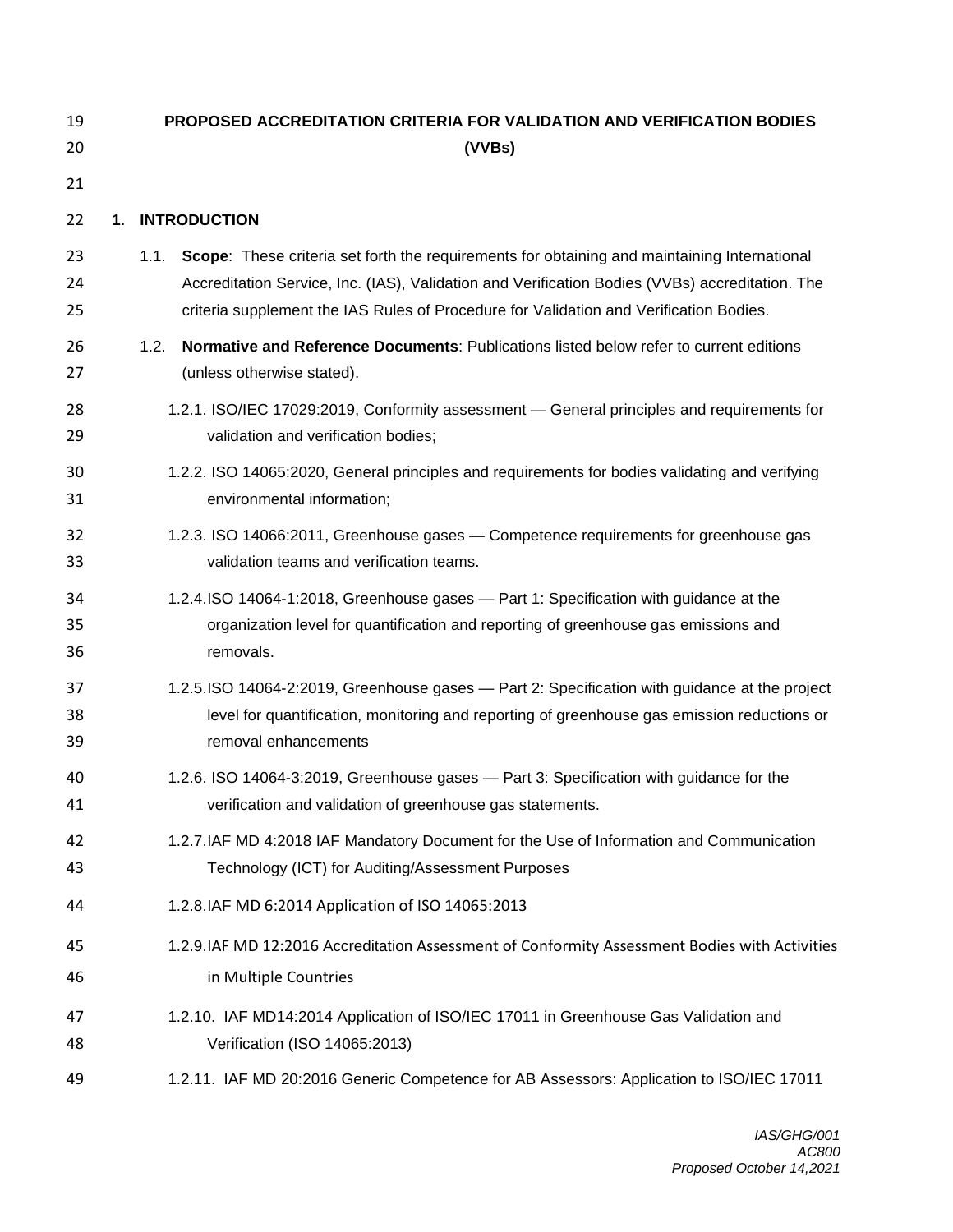| 50<br>51 |                                                                                                                                              | 1.2.12. IAF Resolutions related to accreditation bodies and transitions as available on the IAF<br>website.                                                                            |  |  |
|----------|----------------------------------------------------------------------------------------------------------------------------------------------|----------------------------------------------------------------------------------------------------------------------------------------------------------------------------------------|--|--|
| 52<br>53 |                                                                                                                                              | 1.2.13. IAF ID 3:2011 Informative Document for Management of Extraordinary Events or<br>Circumstances Affecting ABs, CABs and Certified Organizations                                  |  |  |
| 54       |                                                                                                                                              | 1.2.14. ISO/IEC Standard 17000, Conformity assessment - Vocabulary and general principles.                                                                                             |  |  |
| 55       |                                                                                                                                              |                                                                                                                                                                                        |  |  |
| 56       | 2.                                                                                                                                           | <b>DEFINITIONS</b>                                                                                                                                                                     |  |  |
| 57       |                                                                                                                                              | Applicable definitions found in ISO/IEC Standard 17000 series apply.<br>2.1.                                                                                                           |  |  |
| 58       |                                                                                                                                              | <b>APAC:</b> Asia Pacific Accreditation Cooperation<br>2.2.                                                                                                                            |  |  |
| 59       |                                                                                                                                              | <b>CAB: Conformity Assessment Body</b><br>2.3.                                                                                                                                         |  |  |
| 60       |                                                                                                                                              | <b>GHG: Greenhouse Gases</b><br>2.4.                                                                                                                                                   |  |  |
| 61       |                                                                                                                                              | IAF: International Accreditation Forum<br>2.5.                                                                                                                                         |  |  |
| 62<br>63 |                                                                                                                                              | Remote Assessments: Accreditation Body's assessment of the physical location or virtual site<br>2.6.<br>of a CAB office or CAB's client, using electronic means                        |  |  |
| 64       |                                                                                                                                              | 2.7. VVB: Validation and Verification Body applicant or accredited by IAS                                                                                                              |  |  |
| 65<br>66 |                                                                                                                                              | 2.8. Validation: confirmation of a claim, through the provision of objective evidence, that the<br>requirements for a specific intended future use or application have been fulfilled. |  |  |
| 67<br>68 | 2.9. Verification: confirmation of a claim, through the provision of objective evidence, that specified<br>requirements have been fulfilled. |                                                                                                                                                                                        |  |  |
| 69       |                                                                                                                                              | 2.10. Virtual site: An online environment allowing persons to execute processes, e.g., in a cloud                                                                                      |  |  |
| 70       |                                                                                                                                              | environment.                                                                                                                                                                           |  |  |
| 71<br>72 |                                                                                                                                              | 2.11. Witness Assessments: Validation/Verification activities/audits that are observed by an IAS<br>assessor                                                                           |  |  |
| 73       |                                                                                                                                              |                                                                                                                                                                                        |  |  |
| 74       | 3.                                                                                                                                           | <b>ELIGIBILITY</b>                                                                                                                                                                     |  |  |
| 75<br>76 |                                                                                                                                              | Accreditation services are available to all validation and verification bodies that meet the<br>3.1.<br>following requirements:                                                        |  |  |
| 77<br>78 |                                                                                                                                              | 3.1.1.<br>Have at least a minimum of one certified project completed in the requested scope of<br>accreditation                                                                        |  |  |
| 79       |                                                                                                                                              | 3.1.2.<br>Have completed at least one Internal Audit and one Management Review                                                                                                         |  |  |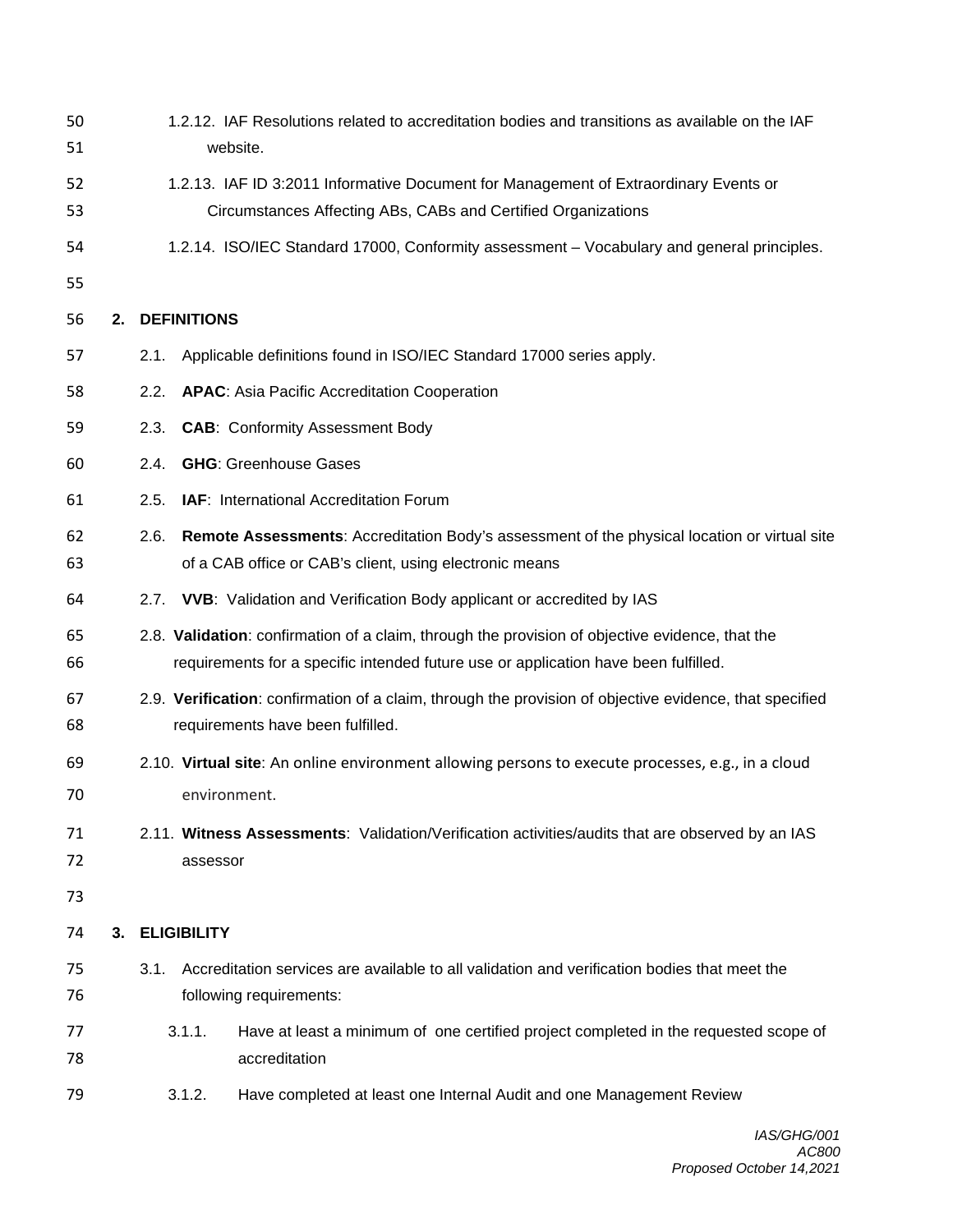| 80<br>81   | 3.1.3.<br>Have a complete and demonstrable management system based on the requirements of<br>the ISO/IEC 17029:2019.                                |        |                                                                                                                                                                   |  |
|------------|-----------------------------------------------------------------------------------------------------------------------------------------------------|--------|-------------------------------------------------------------------------------------------------------------------------------------------------------------------|--|
| 82         |                                                                                                                                                     | 3.1.4. | Demonstrate compliance with all applicable IAF Mandatory Documents (MD).                                                                                          |  |
| 83         |                                                                                                                                                     | 3.1.5. | Have competent validation / verification teams in the requested scope of accreditation.                                                                           |  |
| 84<br>85   |                                                                                                                                                     | 3.1.6. | All office and witness assessments are conducted onsite unless agreed by IAS for<br>remote or virtual assessments or mandated by IAF under special circumstances. |  |
| 86         |                                                                                                                                                     | 3.2.   | All documents submitted to IAS must be in English.                                                                                                                |  |
| 87<br>88   | 3.3. The VVB or any part of the same legal entity or any entity under the organizational control of the<br>VVB cannot offer or provide consultancy. |        |                                                                                                                                                                   |  |
| 89         |                                                                                                                                                     | 3.4.   | The IAS Accreditation cycle for VVBs is 4 years (see Annex A)                                                                                                     |  |
| 90         |                                                                                                                                                     |        |                                                                                                                                                                   |  |
| 91         | 4.                                                                                                                                                  |        | <b>REQUIRED BASIC INFORMATION</b>                                                                                                                                 |  |
| 92         |                                                                                                                                                     |        | 4.1 Applicant VVBs must demonstrate compliance with the following requirements:                                                                                   |  |
| 93         |                                                                                                                                                     | 4.1.1  | ISO/IEC Standard 17029 and level 4 standards, as applicable.                                                                                                      |  |
| 94<br>95   |                                                                                                                                                     | 4.1.2  | All relevant IAF Mandatory Documents (MD).<br>(http://www.iaf.nu/articles/Mandatory_Documents_/38)                                                                |  |
| 96<br>97   |                                                                                                                                                     | 4.1.3  | IAF relevant Resolutions related to accreditation bodies and transitions as available on<br>the IAF website.                                                      |  |
| 98<br>99   |                                                                                                                                                     | 4.1.4  | All IAF Informative Documents (ID).<br>(http://www.iaf.nu/articles/Informative_Documents_/32)                                                                     |  |
| 100        |                                                                                                                                                     | 4.1.5  | ISO/IEC Standard 17000, Conformity assessment - Vocabulary and general principles.                                                                                |  |
| 101        |                                                                                                                                                     | 4.1.6  | Relevant IAS policy documents                                                                                                                                     |  |
| 102        |                                                                                                                                                     | 4.1.7  | Policy on the Restricted Use of IAS Endorsement by Accredited Organizations                                                                                       |  |
| 103        |                                                                                                                                                     | 4.1.8  | Policy on the use of the ILAC/IAF/IAS Combined Marks                                                                                                              |  |
| 104        |                                                                                                                                                     |        |                                                                                                                                                                   |  |
| 105        | 5                                                                                                                                                   |        | <b>ADDITIONAL INFORMATION (AS APPLICABLE)</b>                                                                                                                     |  |
| 106        |                                                                                                                                                     | 5.1    | All requested scopes shall be in the format used in the IAS VVB application form.                                                                                 |  |
| 107<br>108 |                                                                                                                                                     | 5.1.1  | Applicant VVBs shall undergo onsite and witness assessments, as described in IAS Rules<br>of Procedure for VVBs and Section 3.3 of this criteria document.        |  |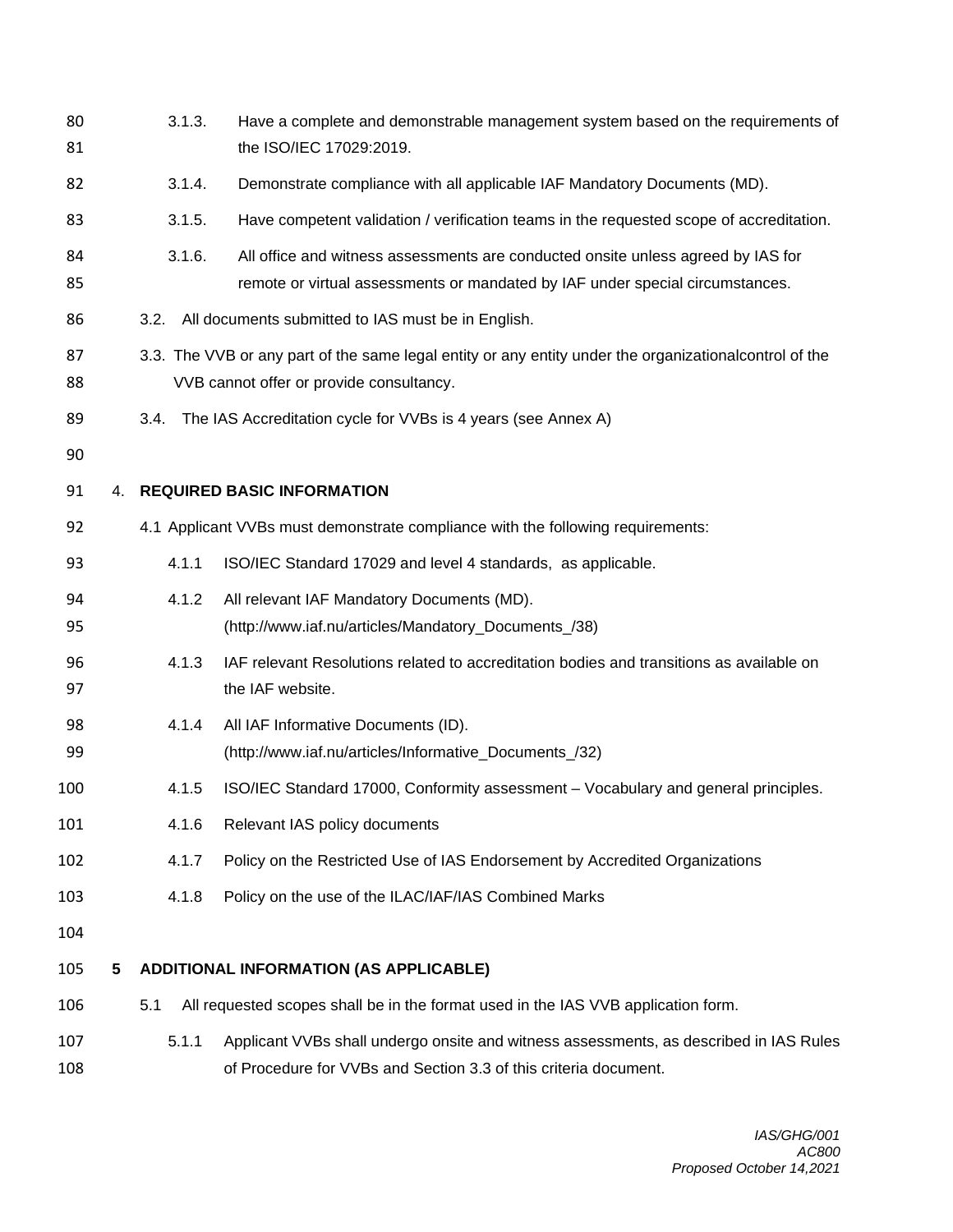- 5.1.2 Identification of the program for the particular validation/verification that needs to be operated.
- 5.1.3 Program description shall specify definitions, principles, rules, processes and requirements for validation/verification process steps, as well as for the competence of validators/verifiers for a specific sector.
- 5.1.4 Programs can be legal frameworks, international, regional or national standards, global initiatives, sector applications as well as individual agreements with clients of the validation/verification body.
- 5.1.5 Information and disclosure regarding current or past accreditation status or sanctions brought against the VVB shall be requested during the application :
- 5.1.6 Formal Application is through the iasinfo@iasonline.org
- 5.1.7 IAS will only accept certified client's project reports provided directly by the VVBs.
- 5.2 Accredited VVBs Transitions to IAS requirements, international standards or IAF MDs: The following are required when transitioning:
- 5.2.1 A transition plan to be provided by the MSCB to IAS
- 5.2.2 Qualified and experienced personnel
- 5.2.3 Audit records if any, relating to the transition or a witness assessment as needed
- 
- **6 LINKS TO ADDITIONAL REFERENCES**
- 6.1 International Accreditation Forum (IAF) www.iaf.nu
- 6.2 International Organization for Standardization (ISO) www.iso.org
- 6.3 Asia Pacific Accreditation Cooperation (APAC) https://www.apac-accreditation.org/